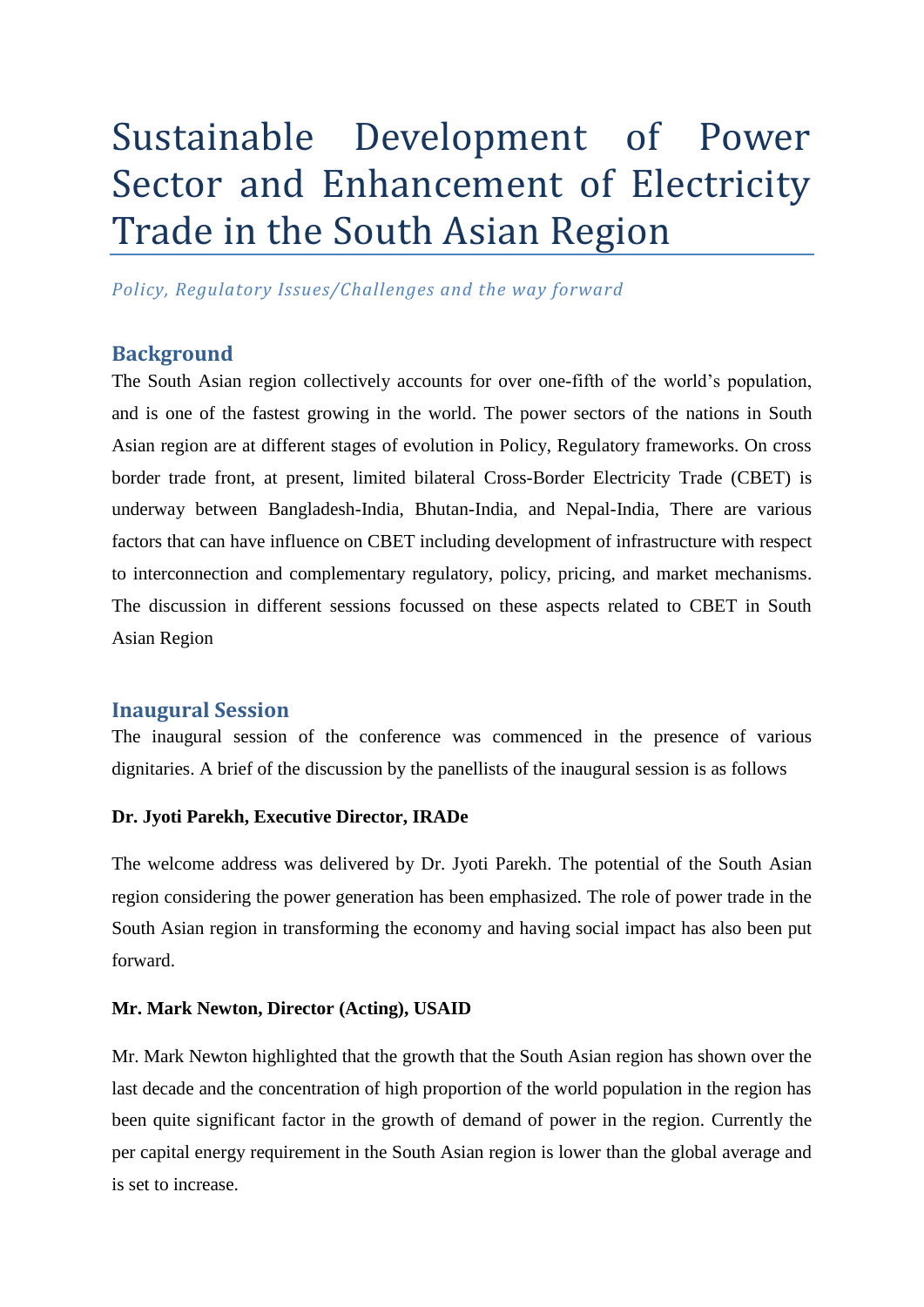Considering the above scenario the importance of CBET and the investment in power sector has been highlighted. Mr Newton also discussed the key achievements in CBET in the region over the last few years and the key initiatives that have been taken. In the concluding remarks Mr. Newton highlighted that the conference will be a step ahead in the right direction towards CBET in South Asian region.

## **Mr. Samdrup Thinley, Chairperson, SAFIR & CEO, Bhutan Electricity Authority (BEA)**

Mr. Thinley addressed the gathering focusing on the willingness of the South Asian countries to come forward and strengthen the relations in terms of CBET. He focussed on the unique challenges each of the country is facing that require certain provisions in the regulatory framework of the country. However these differences, due to the uniqueness of the position of the countries, should not be considered as hindrance rather the key parameters need to be focussed that can enhance CBET. He emphasized on the role the independent regulator will play in terms of predictability and credibility in the long run may be created. This will be important from the point of view of reducing risk perceptions with respect to regulations.

Moving forward from the bilateral trade that has taken place, the South Asian countries need to move forward in terms of the technical parameters.

#### **Mr. Pradeep Kumar Pujari, Secretary (Power)**

Mr. Pujari stressed on the role of the regulatory framework for the coordinated effort for the CBET in the region. He discussed the three elements from the SAARC Framework for Energy Cooperation signed in 2015 i.e. enable CBET on voluntary basis, enable buying and selling entities to engage in CBET and transmission constituents to plan development of transmission network. The conference will enable a step forward in this direction. The various scenarios related to CBET such as that related to power trade through exchanges has been highlighted and gradual development in this direction is important.

#### **Mr. Gireesh B Pradhan, Chairman CERC**

The role of infrastructure development has been highlighted to sustain the economic growth that has been shown by the region. The complementary nature of the energy resources in the region has been the biggest strength of the South Asian region and the optimal utilisation will bear fruitful results for the economic development. On the other side the increase in demand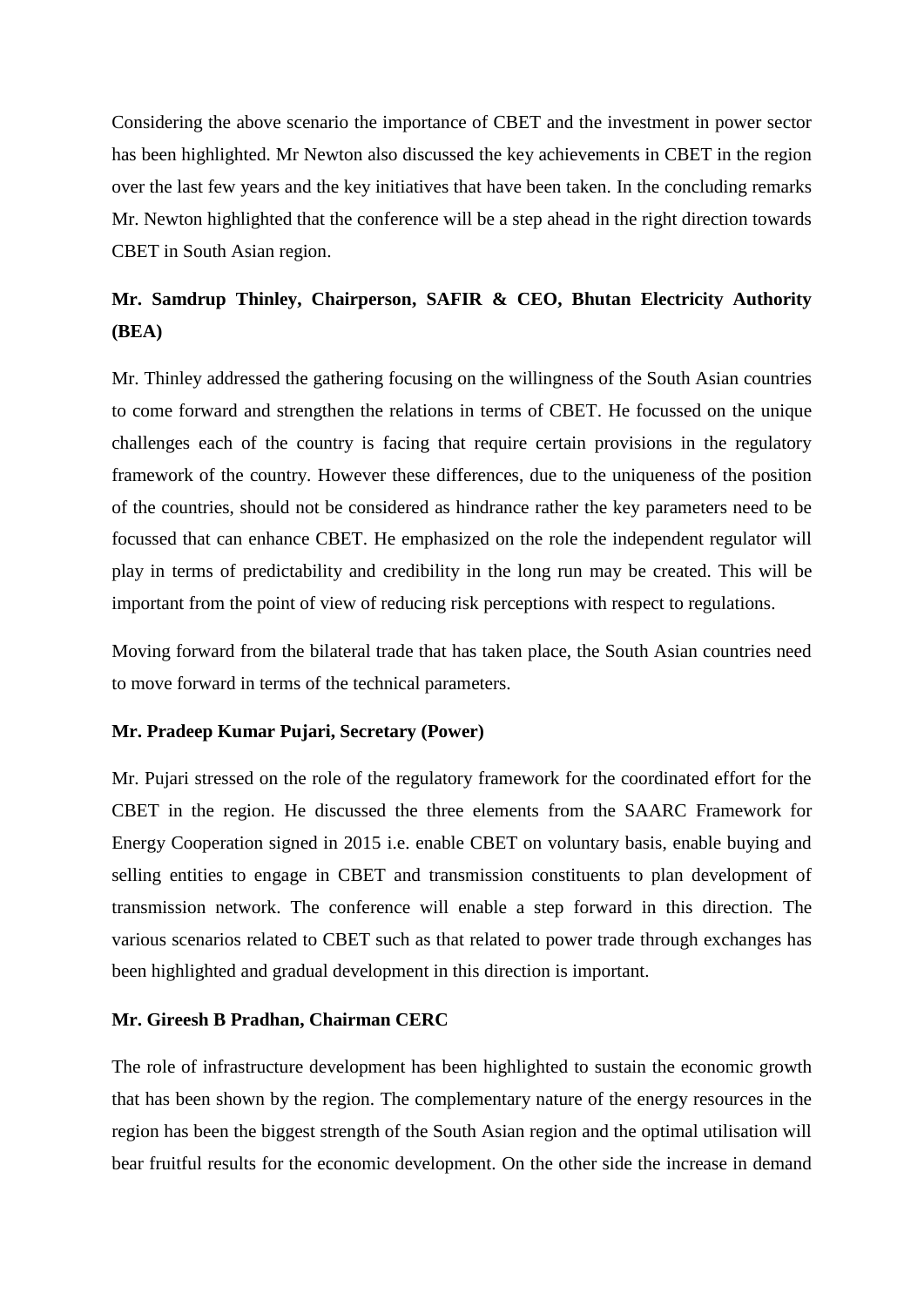of power shows the growth potential and the role of sharing of energy resources. The role of regulator, considering the electricity as commodity, is quite important and has been the reason for the growth of bilateral trade of India with several neighbouring countries. SAFIR, which has been actively bringing in the regulators from the region on one platform, will be crucial and substantial in this context.

#### **Ms. Shubha Sarma, Secretary (CERC)**

Ms Shubha Sarma delivered the vote of thanks for all the delegates, panellists and the esteemed guests of the conference.

# **Session 1: Country Presentation / Remarks by Panellists on "Policy and Regulatory Framework and Enhancement of Electricity Trading in South Asia"**

In this session the panel discussion focussed on the role of coordinated regulatory and policy frameworks among the South Asian countries in sustainable development of regional energy resources and enhancement of Cross-Border Electricity Trade. The discussion was oriented towards key policy and regulations governing power sector in South Asian countries, key policy/regulatory issues and challenges being faced and the roadmap that may be followed for the development of coordinated policy and regulatory framework.The session was chaired by Mr. Ajay Shankar, Ex. Secretary, GOI.A brief of the discussion by the panellists is as follows:

#### **SARI/EI/IRADe- Mr. V.K. Kharbanda, Project Director**

The theme presentation on Regional Regulatory Guidelines highlighting the growth potential of CBET in South Asian Region was presented.

#### **Bhutan- Mr. Karma P Dorji, Chief Engineer, DHPS, Ministry of Economic Affairs**

The presentation highlighted the potential for hydro power generation in Bhutan and thus emphasized on the importance of CBET with respect to Bhutan. The importance of CBET is in common benefits and enhanced grid security. Further the key provisions and issues, particularly policy issues, were discussed. The key provisions included the regulatory framework related to power trading, open access, transmission planning, regional energy trade and dispute resolution. On the other hand the issues that can have an impact on CBET, as mentioned in the presentation are unpredictability in the market, DSM intricacies and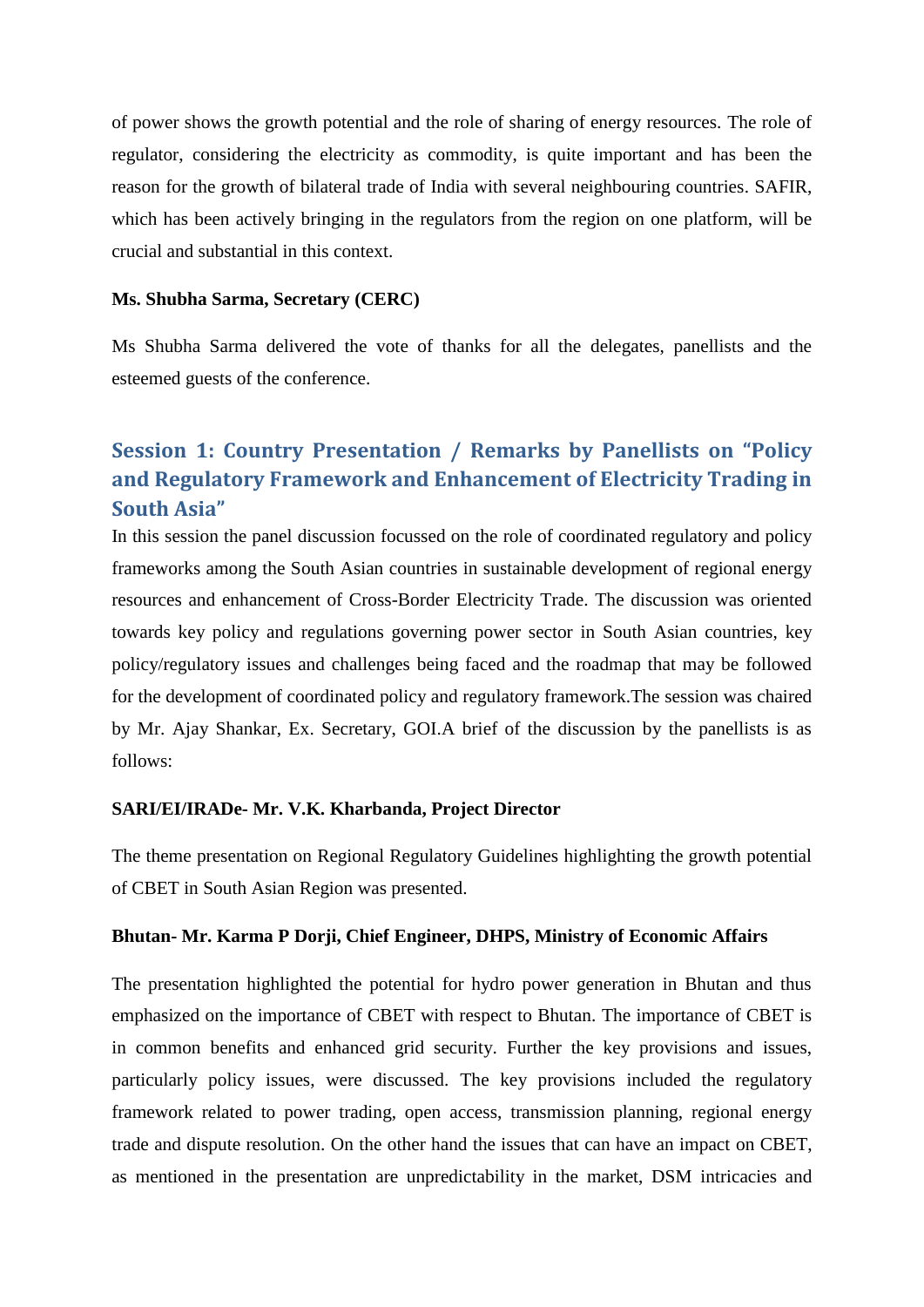increasing importance of ancillary power markets. Lastly recent initiatives that have been taken, with respect to the power market in Bhutan, were also discussed.

## **India- Mr. S.K. Chatterjee, Jt. Chief (RA) Central Electricity Regulatory Commission (CERC)**

The presentation focussed on development of CBET in South Asia by understanding the regulatory interventions, growth and the challenges in the Indian power markets. It has been observed that the Indian power market has grown significantly over the last decade owing to the opening of the market for generation and formidable growth in the transmission network. It has been highlighted further potential in the market is being harnessed by evolving on the competition in retail supply. The key challenges for the power markets include high distribution losses, cross subsidy and security concerns. The key aspects that have been highlighted for sustainable development include tariff rationalization & energy access, role & focus on renewable energy and market design. Lastly recent initiatives in CBET with Nepal, Bhutan and Bangladesh were highlighted.

#### **Sri Lanka- Mr. Damitha Kumarasinghe, Director General, Public Utilities Commission**

The presentation focussed on highlighting keys issues related to CBET that need to be addressed by the regulatory framework in Sri Lanka and the opportunities that can be explored. This has been coupled with the potential of CBET in Sri Lanka wherein the importance of connectivity with Indian transmission system has been mentioned. The opportunities created by such connectivity which is already planned include attractive prices in Indian power exchanges, harnessing potential of renewable energy in Sri Lanka. On the other hand there are certain challenges like no open access is there in Sri Lanka, single buyer (CEB) and change in law in relation to Least Cost Long Term Generation Expansion Plan.

#### **Nepal- Mr. Sher Singh Bhat, Deputy Managing Director, Nepal Electricity Authority**

The presentation provided brief overview of the regulatory framework in Nepal. Further gaps that have been identified in the development of power trade were highlighted. These include working on the planning and development of transmission system, developing power markets by removing bottlenecks such as distribution monopoly, long gestation period for development of hydropower and unreliable renewable potential in the country. It has been mentioned that CBET will enable removing such bottlenecks in the development of power market. Lastly roadmap for policy and regulatory coordination was provided such as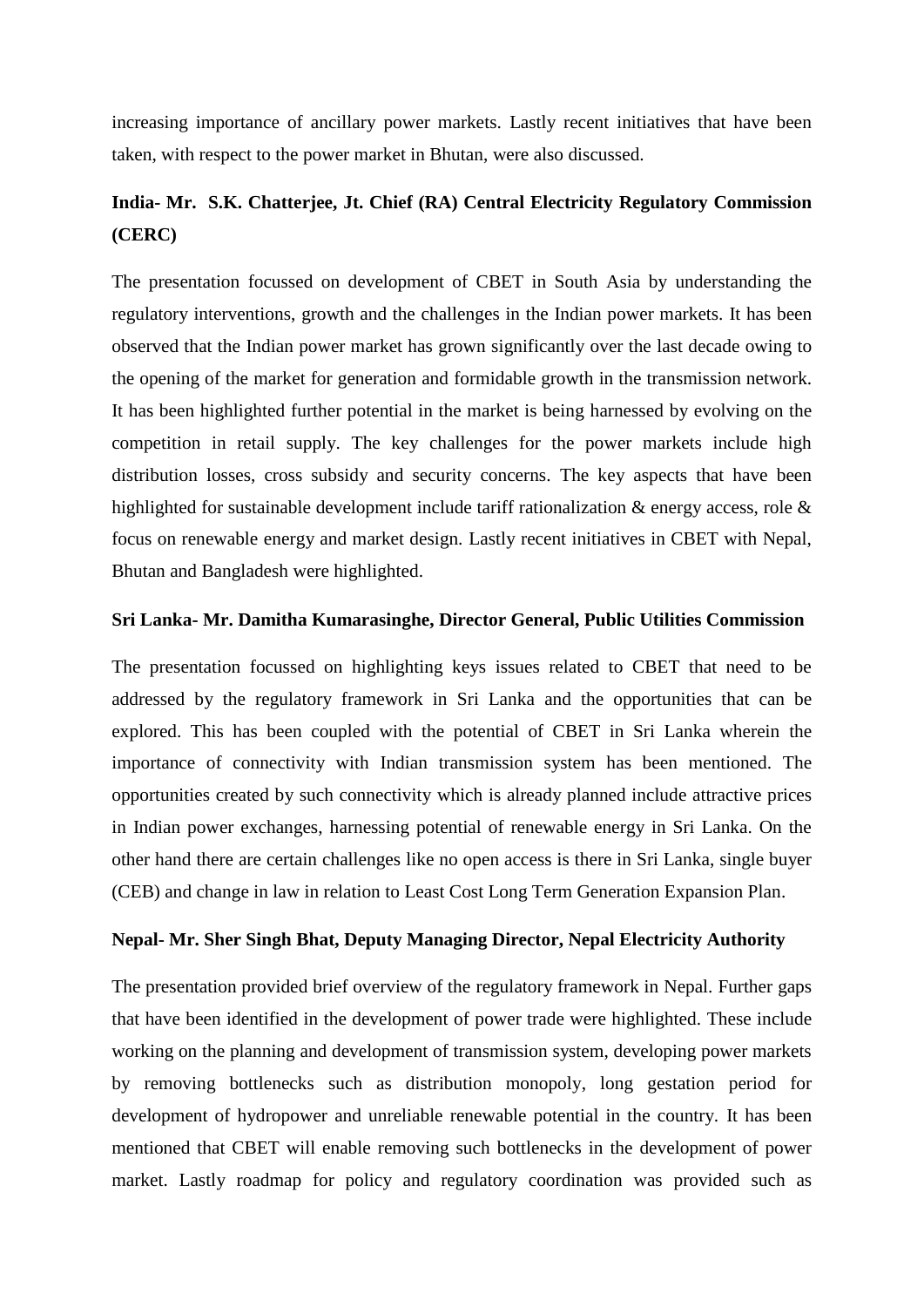ministerial level monitoring and development of common guidelines. The initiatives that are being taken have also been discussed.

The closing remarks were given by Mr. A.S. Bakshi, Member, CERC highlighting the enormous potential that is there in South Asian region as emphasized in the country presentations. He also opines that it is the opportune time for taking step forward to encourage power trading in South Asian region.

# **Session 2: International Experiences in Power Market Development and Cross Border Electricity Trade: Lesson Learned from Emerging and Developed Markets**

The speakers in this session presented the overview of the Power Market Development in other region of the world both from the Emerging and Developed Markets. They key lessons learnt from this session included the Process of Evolution of competitive domestic and regional power markets and Regional Energy Cooperation, Organizational, governance and institutional arrangements for development power markets, Challenges and Learning from the operational aspects of power trading for development competitive regional power market and Techniques practiced for cross border with respect to transmission allocation, market operations and management, power trading strategies, pricing mechanisms and congestion management. The session was chaired by Mr. Rakesh Nath, Ex-Member, APTEL. A brief of the discussion by the panellists is as follows:

## **Dr. Priyantha Wijayatunga, Principal Energy Specialist, Asia Development Bank, Manila**

The key features of Great Mekong Sub-Region including energy potential, historical background, strategic framework, connectivity and power trade have been discussed. Based on these aspects the lessons learnt and challenges have been highlighted. The challenges that have been witnessed are maintaining balance between domestic demand versus export, managing gaps among the power systems and regulatory regimes and managing the social and environmental impacts of hydropower development. Based on these challenges certain steps have been taken which has influenced the growth of CBET in GMS. These include strong political support, cooperation at technical level and private participation. It has been mentioned that the markets move from Bilateral cross-borderto Grid-to-grid power trading to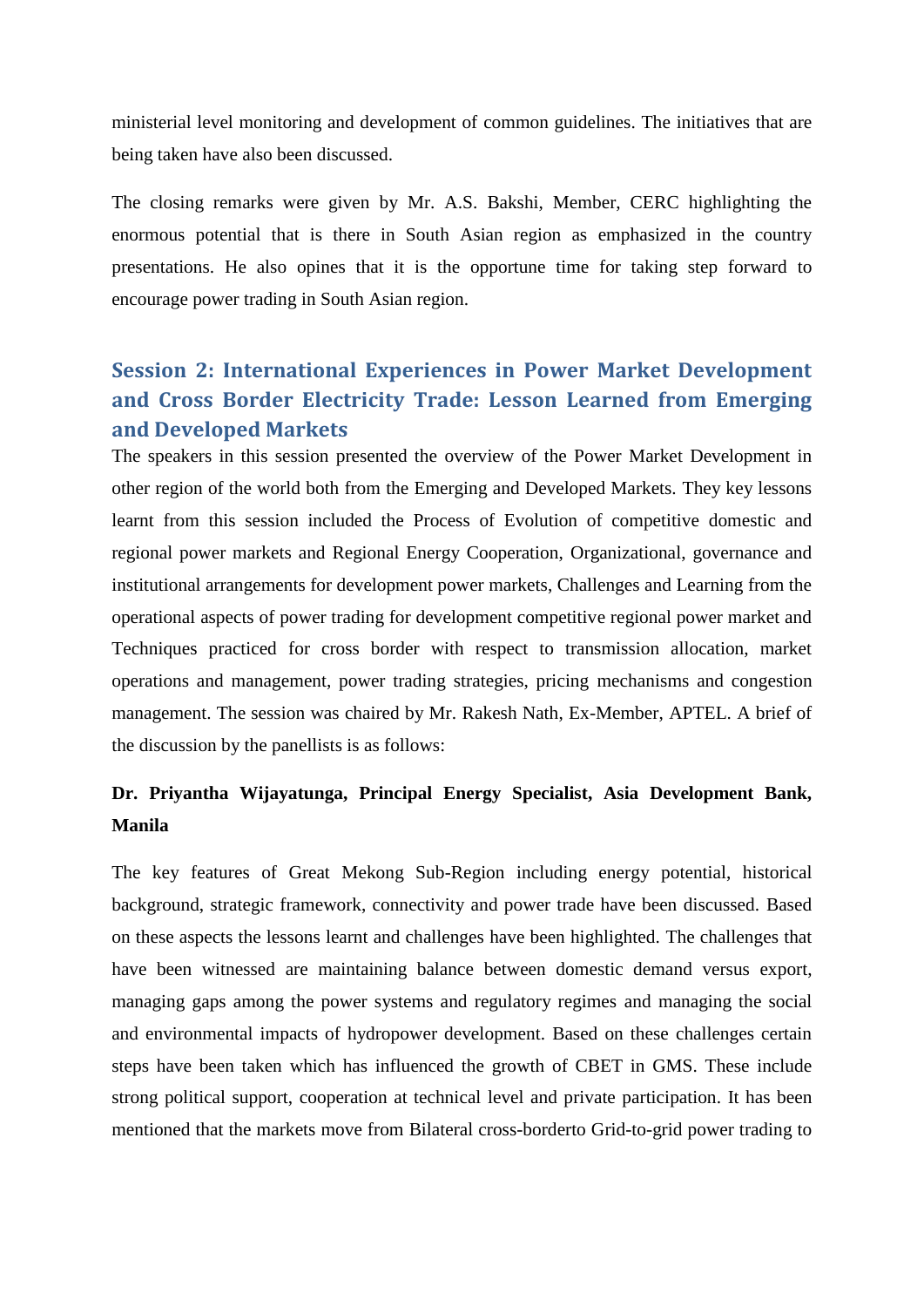multiple seller–buyer model. The Great Mekong Sub-Region is moving from first to second stage i.e from Bilateral cross-border to Grid-to-grid power trading.

## **Dr. Frank A Felder, Director, Center for Energy, Economic & Environmental Policy, Edward J. Bloustein School of Planning and Public Policy, USA.**

The presentation highlights importance and role of political support, evolution of market support, role of regulatory institutions and complications in the electricity market have been discussed based on the market experience of PJM energy market. It has been emphasized that the political and public support is necessary in transition period to remove or manage ambiguities and achieving economic efficiency. It has been mentioned that the electricity markets evolve over a period of time which is linked to achieving economies of scale, reliability and economic value for consumers. The role of regulatory institutions includes independence of regulator, system operator and addressing of stakeholder issues through stakeholder forums. IT platforms are the drivers of the development of electricity markets which should be the major concern of regulatory institutions.

## **Mr. S.K. Soonee, Chief Executive Officer, POSOCO**

The Indian experience with respect to the development of power market in the country is discussed. Based on this discussion the key success factors for the development of electricity markets have been highlighted which includes Streamlined Scheduling and Settlement Mechanism, Transparent and Non-discriminatory Implementation and Compliance Monitoring and Regulatory Oversight apart from other factors. A step further, key aspect with respect to the operations of the cross border trade has been highlighted. The key areas in this aspect are system security, recovery procedures, transfer capability assessment, congestion management and formation of coordination groups

#### **Eng. Musara BETA SAPP Chief Market Analyst**

The presentation provided an insight on the experiences on the regional power market and development in South African Power Pool (SAPP) comprising of 12 countries. The objectives with which the SAPP was developed included CBET, regional cooperation and attract investment. The generation mix, transmission connectivity and the balance provided to the power pool as a result of the excess generation in one region and deficit in other. The key aspects related to transmission pricing have also been discussed.